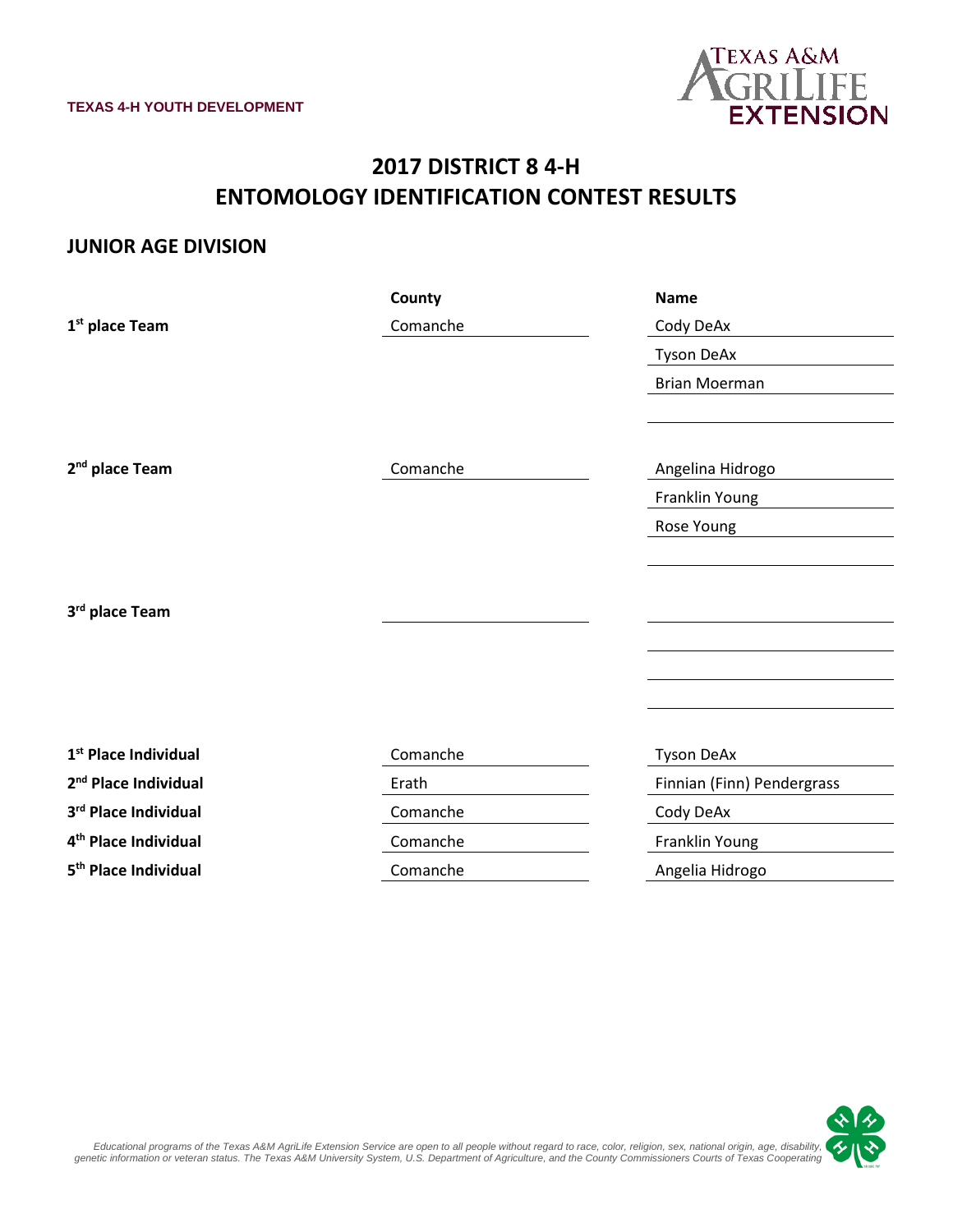

# **2017 DISTRICT 8 4-H ENTOMOLOGY IDENTIFICATION CONTEST RESULTS**

### **INTERMEDIATE AGE DIVISION**

|                                  | County        | <b>Name</b>     |
|----------------------------------|---------------|-----------------|
| 1 <sup>st</sup> place Team       |               |                 |
|                                  |               |                 |
|                                  |               |                 |
|                                  |               |                 |
|                                  |               |                 |
| 2 <sup>nd</sup> place Team       |               |                 |
|                                  |               |                 |
|                                  |               |                 |
|                                  |               |                 |
|                                  |               |                 |
| 3rd place Team                   |               |                 |
|                                  |               |                 |
|                                  |               |                 |
|                                  |               |                 |
|                                  |               |                 |
| 1 <sup>st</sup> Place Individual | Comanche      | Kody Johnson    |
| 2 <sup>nd</sup> Place Individual | Hamilton      | Joseph Chapman  |
| 3rd Place Individual             | <b>Bosque</b> | Alaynah Paulson |
| 4 <sup>th</sup> Place Individual |               |                 |
| 5 <sup>th</sup> Place Individual |               |                 |